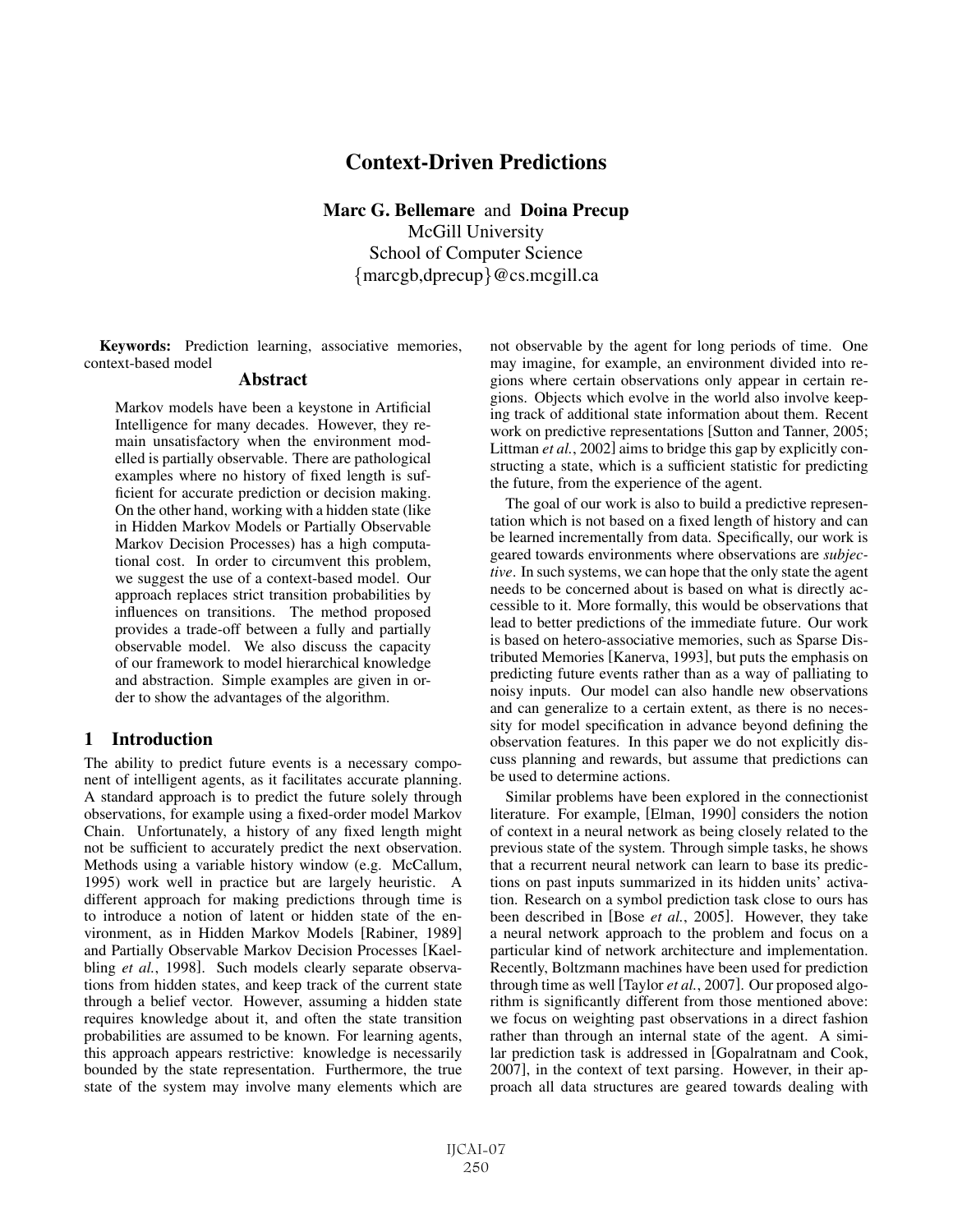symbols. Our approach works both for discrete and continuous observations (although our experiments contain discrete observations only).

The paper is organized as follows. In Section 2 we briefly review Sparse Distributed Memories, on which we based our ideas. We also discuss Hopfield networks and Boltzmann Machines and the benefits of Sparse Distributed Memories over them. In Section 3, we formally define our framework. Following this, we discuss a simple algorithm for learning from observations in Section 4. We then give examples showing the predictive power of the algorithm in Section 5. Finally, Section 6 discusses the sort of environments for which our method is suitable, its current failings compared to existing models and how it may be used to obtain abstraction.

### 2 Background

Sparse Distributed Memories (SDMs) were developed in order to model long-term memory [Kanerva, 1993]. Of interest is the capacity of such memories to both retrieve a noise-free version of an input vector (auto-association) and to retrieve an associated output vector (hetero-association). As opposed to other types of associative memories, SDMs do not require an iterative process in order to converge to the desired answer. In that respect, they resemble feed-forward neural networks, and have been modelled as such. SDMs have been used in prediction, for example for robot navigation [Rao and Fuentes, 1996].

A SDM is divided into two parts: the *hard locations* and the *output words*. A hard location is simply a binary vector of the same length as the input vector. To each hard location corresponds an output word which is composed of an integervalued vector, possibly of different length.

When a vector is given as input to the memory, its distance  $d_i$  to each hard location i is computed; in the original implementation,  $d_i$  is simply a Hamming distance. The output of the system is then obtained in the following way: for each hard location with distance  $d_i \leq \delta$ , where  $\delta$  is a threshold value, its corresponding word is added to the output sum **s**. The actual output **o** is found by thresholding the sum such that  $o_i = 1$  if  $s_i > 0$ , and  $o_i = 0$  otherwise.

Learning in SDMs is fairly straightforward. When we wish to map an input **v** to a target word **z**, we determine which hard locations are activated ( $d_i \leq \delta$ ) by **v**. For each of these, we add **z** to their corresponding output word.

If the hard locations are orthogonal, we obtain something very close to a linear approximator. Such systems have been studied extensively, for example as associative search networks [Barto *et al.*, 1981]. If the hard locations are not orthogonal, however, the memory potentially gains in generalization capacity by producing more complex combinations of mappings. Various works on SDMs have experimented with extending the system to handle real values, computing its capacity, and deciding how to craft the hard locations to better suit a given task. Presented as above, SDMs are interesting as they propose an intuitive coverage of the input space through actual potential inputs (work on this idea in reinforcement learning was done in [Ratitch and Precup, 2004]). Their hetero-associative capacity also makes them promising for prediction purposes.

Other associative memory frameworks have been proposed before SDMs. Among those still used today, we find Hopfield networks [Hopfield, 1982] and Boltzmann Machines [Fahlman *et al.*, 1983]. Both rely on the idea of neuronlike elements that share undirected connections with their neighbors. In the simplest version, each element has two states. With each undirected connection is associated a weight, which influences the corresponding neighbor into being in a certain state, based on the weight sign. Usually, a positive weight indicates that both units should be in the same state, whereas a negative weight indicates they should take different states. The system then attempts to minimize its *energy*. This energy increases when units of the system take states that violate the influence of their connection weight.

Inputs can be given to these algorithms by forcing certain elements to stay in a given state, for example by explicitly defining input units with fixed values. Since both algorithms are undirected by nature, obtaining a minimum energy state (a solution) requires iterating over the unit states until the energy stagnates. Unfortunately, this process can be slow. Learning in such a model is also computationally expensive, although Restricted Boltzmann Machines have recently been used to achieve good results [Hinton *et al.*, 2006].

# 3 Framework

Unfortunately, SDMs suffer from a big disadvantage. They are, by nature, deterministically noise-correcting and do not allow us to predict events that *may* occur. Before we discuss our proposed framework, we must make a few assumptions regarding the environment that we are interested in modelling and define a few terms. First, let us define a *percept* as a real-valued vector representing an observation. Secondly, we assume that association is not done on a one-to-one basis. Rather, a given percept may be associated to many other percepts, with different strengths of association for each. We formalize this by proposing that an input percept **p** maps to a *distribution* over associated percepts.

We define the memory as a set of cells,  $C$ . Each of these cells acts as a hard location, and therefore has a single percept associated with it, which we denote  $C_i$  through notational abuse. Each cell also has a *saliency* value  $s_i$  associated with it and a vector of output weights,  $W_i$ .  $W_i$  represents directed associations between cells, and so  $W_i$  has the same size as  $C$ . In general, we denote the weight matrix  $W$  and the saliency vector corresponding to  $C$ , s.

When the system is presented with an input percept **p**, it computes an activation vector  $\alpha$  similar to the activation in SDMs. Here however,  $\alpha$  is a real-valued vector with elements taking values between 0 and 1, where  $\alpha_i = 1$  indicates a perfect match between **p** and  $C_i$  and  $\alpha_i = 0$  indicates no match. Usually, we would like  $\sum_i \alpha_i = 1$ . In our work, we use the simplest activation function, namely  $\alpha_i = 1$  if  $C_i = \mathbf{p}$ , and  $\alpha_i = 0$  otherwise. In effect, we are assuming that percepts are actually symbolic and not subject to noise; this need not be the case in general.

By themselves, SDMs do not allow any association based on past observations. To circumvent this, we use the saliency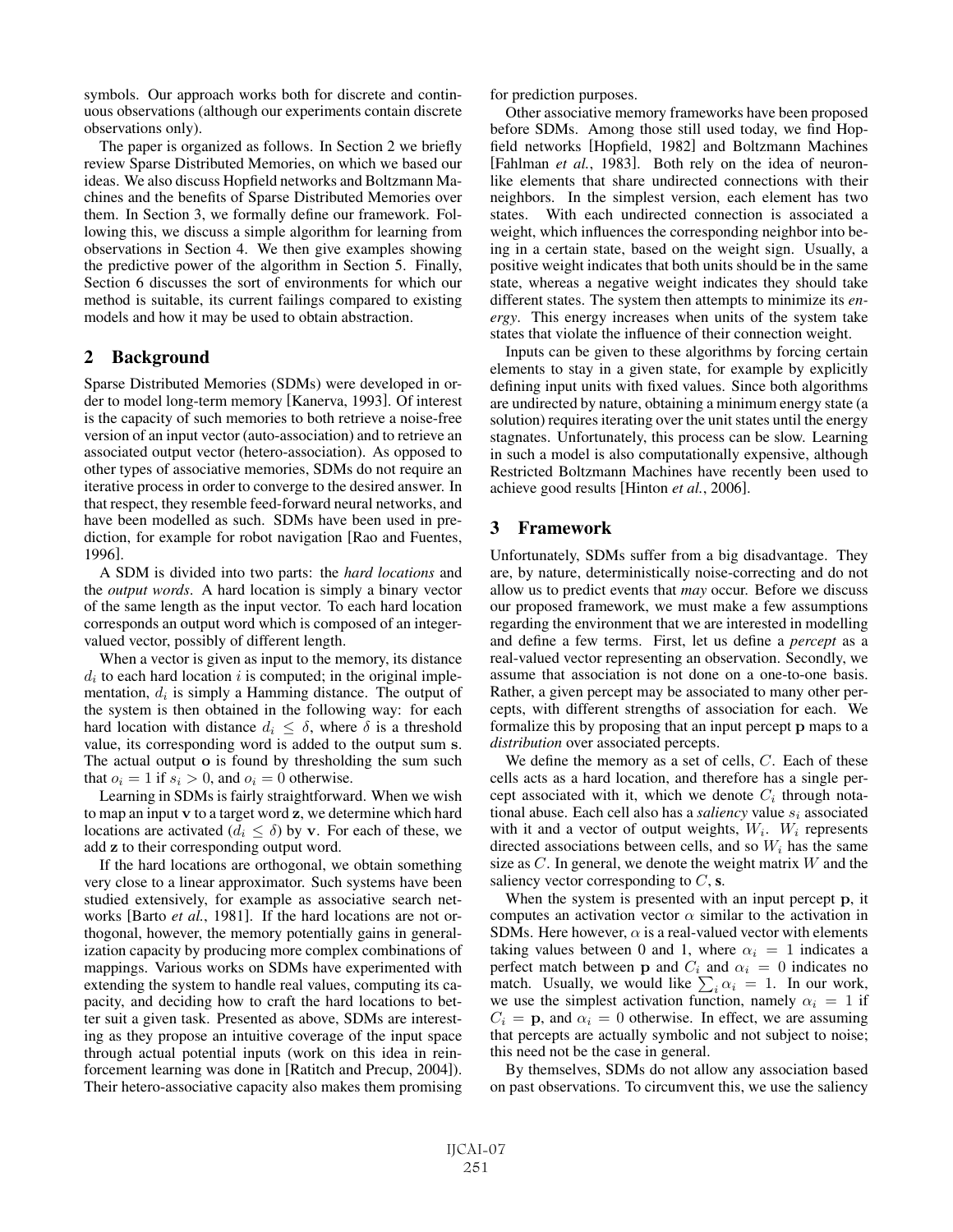value of cells as an activation trace. More formally, at every time step we set the saliency vector to

 $\mathbf{s} \leftarrow \gamma \mathbf{s} + \alpha$ 

This is similar to the cumulative eligibility trace in reinforcement learning [Sutton, 1988], where  $\gamma$  is a decay factor. A restricted form of this type of encoding has also been used for prediction in [Bose *et al.*, 2005; Furber *et al.*, 2004]. If  $\alpha_i = 1$  for exactly one percept and 0 everywhere else, **s** represents the past sequence of observations, provided no percept has been observed twice. Note that for the purposes of the system, **s** does not need to be an exponentially decaying trace of observations; its goal is to serve as *context* to obtain better predictions. In Section 6 we will discuss one possible way of improving the above equation.

Our algorithm diverges from SDMs as it attempts to predict percepts that match its hard locations, rather than separating them from the output words. We define secondary activation, denoted by  $\beta$ , as a vector representing a prediction weight for each cell. We are interested in predicting which of the percepts (represented by cells) may be observed. We assume here that the hard locations represent actual percepts. We then compute  $\beta$  as

 $\beta = Ws$ 

From this equation one can notice that the weight matrix indeed acts as a set of associations; experiencing a percept leads to related percepts being predicted.

At the very least the values of  $\beta$  should be in the correct prediction order and significantly different. Any function of  $\beta$  which preserves this ordering and results in a valid probability distribution may be used to predict the next time step. We chose to use a simple Boltzmann distribution using  $\beta$  and given by:

$$
P(C_i|\mathbf{s}) = \frac{e^{\tau \beta_i}}{\sum_i e^{\tau \beta_i}}
$$

The distribution's entropy is controlled by  $\tau$ , a standard temperature parameter between 0 and  $\infty$ . In the experiments we used  $\tau = 1$  but other values may yield better results.

## 4 Learning

After having discussed how the algorithm predicts events, we now describe how learning can be accomplished. Logically, since we use the saliency vector **s** as contextual hints which allow us to make a better prediction, we should modify weights based on **s**.

For now, assume that we already have a known set of hard locations. Let  $p^t$  be the percept observed at time t, and similarly  $C^t$ , the set of cells,  $W^t$  the weight matrix and  $s^t$  the saliency vector. We denote the activation due to  $p^t$  by  $\alpha(p^t)$ .

Assuming that we want to predict  $p<sup>t</sup>$  in the future when **s** is present, we should modify  $\bar{W}^t$  to produce a probability distribution similar to  $\alpha(p^t)$ . Formally, let  $\pi$  be our probability distribution on  $C$ ; we define the prediction error  $E$  as:

$$
E = \frac{1}{2} \sum_{i} (\pi_i - \alpha_i)^2
$$

where  $\alpha_i$  is the  $i^{th}$  component of  $\alpha(p^t)$ . We then compute the gradient of the error with respect to  $W_{i,j}$ , the j<sup>th</sup> weight

|    | 1. Initialize hard locations               |
|----|--------------------------------------------|
|    | 2. $W \leftarrow 0$                        |
|    | 3. For each episode do                     |
|    | 4. $s \leftarrow 0$                        |
|    | Repeat until done                          |
|    | Compute $\pi$ from $s$                     |
| 7. | Observe the next percept $p$               |
| 8. | Update <i>W</i> based on $\pi - \alpha(p)$ |
|    | $s \leftarrow \gamma s + \alpha(p)$        |
|    | 5.<br>6.                                   |

Table 1: Our context-based prediction algorithm.

of cell *i*. Here  $W_{i,j}$  represents how strongly *j* influences the prediction of i.

Let  $\sigma = \sum_i e^{\tau \beta_i}$ , and recall that  $\beta_k = \sum_i W_{k,i} s_i$ . First note that:

$$
\frac{\partial}{\partial W_{i,j}} \pi_k = \frac{\partial}{\partial W_{i,j}} \frac{e^{\tau \beta_k}}{\sigma} = \frac{\tau e^{\tau \beta_k}}{\sigma^2} \left( \sigma \frac{\partial}{\partial W_{i,j}} \beta_k - e^{\tau \beta_i} s_j \right)
$$

$$
= \begin{cases} \tau s_j \pi_k (1 - \pi_k) & \text{if } k = i \\ -\tau s_j \pi_k \pi_i & \text{otherwise} \end{cases}
$$

Let  $\epsilon$  be the vector of errors, with  $\epsilon_i = \pi_i - \alpha_i$ . From the above equation we obtain:

$$
\frac{\partial}{\partial W_{i,j}} E = \sum_{k} (\pi_k - \alpha_k) \frac{\partial}{\partial W_{i,j}} \pi_k
$$
  
\n
$$
= \tau s_j (\pi_i (1 - \pi_i) (\pi_i - \alpha_i) - \sum_{k \neq i} \pi_i \pi_k (\pi_k - \alpha_k))
$$
  
\n
$$
= \tau s_j \pi_i ((1 - \pi_i) \epsilon_i - \sum_{k \neq i} \pi_k \epsilon_k)
$$
  
\n
$$
= \tau s_j \pi_i (\epsilon_i - \pi \cdot \epsilon)
$$

We can then modify the output weights through a standard update rule with learning rate  $c \in (0,1)$ :

$$
W_{i,j} \leftarrow W_{i,j} - c \frac{\partial}{\partial W_{i,j}} E
$$

Usually, probability-producing systems are trained using a likelihood-based gradient. Here, however, there are two reasons why we might prefer to use the sum of squared errors to compute the gradient. First, it explicitly allows us to train the system to output a combination of hard locations, through the  $\alpha$  vector. This can be interesting if many percepts activate two or three hard locations due to noise. Also, we are interested in good generalization capabilities. Experiments in which we used maximum likelihood gave worse results. We believe that is might due to the fact that there is no 'ground truth' distribution which we are approximating; instead, we are constructing an appropriate distribution through association.

There is a second learning problem, which we ignore here, but is of interest. The hard locations do not have to be predefined, or fixed. In a way, learning to *recognize* a percept can be just as hard as prediction. We discuss this issue further in Section 6 below. The whole algorithm is presented in Table 1.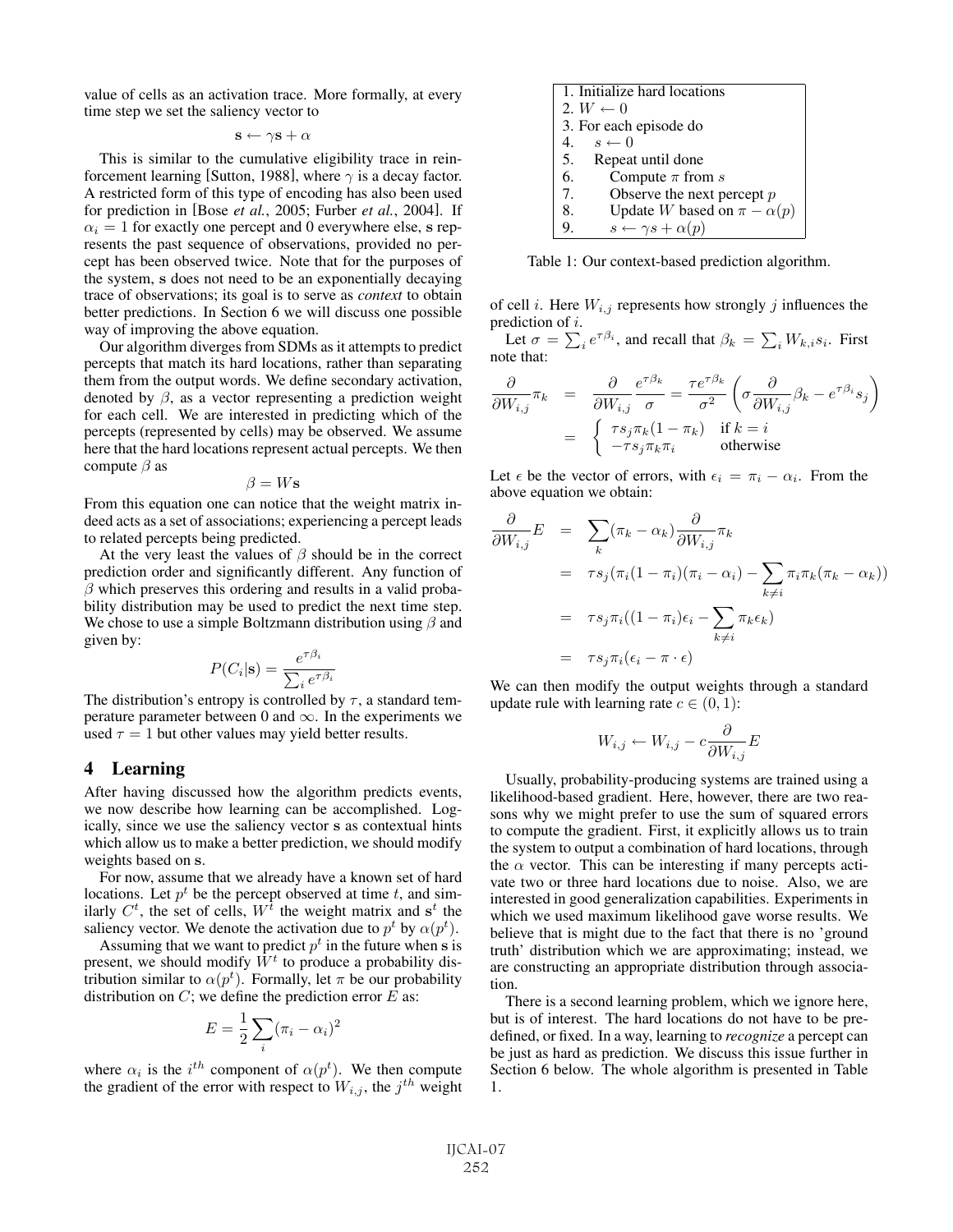| Episodes     |      | 40   | 80   | 400  | 800  |
|--------------|------|------|------|------|------|
| $P(1)=0.5$   | P(1) | 0.41 | 0.43 | 0.45 | 0.45 |
|              | P(2) | 0.46 | 0.48 | 0.51 | 0.51 |
| $P(1)=0.75$  | P(1) | 0.69 | 0.72 | 0.73 | 0.73 |
|              | P(2) | 0.20 | 0.20 | 0.23 | 0.24 |
| $P(1)=0.875$ | P(1) | 0.79 | 0.84 | 0.86 | 0.86 |
|              | P(2) |      |      | 0.10 |      |

Table 2: Predicted observation frequencies based on the number of training episodes.

# 5 Examples

In this section we give examples in order to show that our proposed algorithm can indeed perform prediction in a similar fashion to that of a strict Markovian Model, without being restricted by a fixed history length or states. For all of the examples, we use sequences of numbers as observations. Each number is encoded as a  $n$ -sized vector with the corresponding bit set to 1 and all others set to 0;  $n$  is the maximum number of observations. Note that in a more natural task a percept vector may represent sensory input, and so its structure would be well-defined. To simplify matters, we assume that the agent always receives the percept 0 (first bit set to 1) at the beginning of each episode, and never receives it during the episode. This is similar to defining a special start symbol when learning a  $k^{th}$  order Markov Model, and we would expect this to have little impact in a system that learns continuously. Here we are using a learning rate of 0.5, which gave sufficiently stable results. The decay factor  $\gamma$  was also arbitrarily set to 0.5.

The first experiment is the simplest one, and shows that the system can approximate symbol frequencies. We simply produce two separate one-observation episodes with certain frequencies. One of these episodes produces a 1, while the other produces a 2. In order to avoid variance in the results, we chose to use a fixed sequence of episodes. These always start with 1, end in 2 and episodes containing 2's are experienced at regular intervals in-between. Estimated frequencies are given in Table 2, where we show the probability of each event after a certain number of training episodes. Actual frequencies are given on the left-hand side. Note that the given probabilities do not sum to one due to the Boltzmann distribution: it assigns a non-zero probability to all events, and here 0 is predicted as unlikely but not impossible. We can see that with sufficient training, all estimates converge towards their true values. The learning rate here prevents us from obtaining the exact probabilities as the output weights oscillate between episodes.

The second experiment is aimed at showing that the system, despite having no explicit indication of ordering, can in fact discriminate based on recency. The example strings that we use are respectively 123 and 214. The goal here is to show that we can predict with high probability which of the two end symbols will appear based on ordering. Results are given in Table 3.

Clearly as the number of training iterations increases the system becomes able to more precisely predict the true symbol based on context. Again here, the symbols 0, 1 and 2

| Episodes    |         | 50   | 100  | 200  | 500   |
|-------------|---------|------|------|------|-------|
| Context 1,2 | P(3 12) | 0.46 | 0.61 | 0.74 | 0.85  |
|             |         | 0.24 | 0.19 | 0.13 | 0.075 |
| Context 2.1 | P(3 21) | 0.21 | 0.17 | 0.12 | 0.07  |
|             |         | 0.50 | 0.64 | 0.75 | 0.855 |

Table 3: Predicted observation based on order of past observations.

| Episodes       | 100  | 200  | 500   | 1000  | 2000  |
|----------------|------|------|-------|-------|-------|
| Sequence pairs |      |      |       |       |       |
| 618            | 0.77 | 0.86 | 0.92  | 0.95  | 0.96  |
| 719            | 0.78 | 0.86 | 0.92  | 0.95  | 0.96  |
| 6128           | 0.59 | 0.74 | 0.86  | 0.90  | 0.935 |
| 7129           | 0.62 | 0.75 | 0.86  | 0.905 | 0.935 |
| 61238          | 0.44 | 0.55 | 0.71  | 0.80  | 0.87  |
| 71239          | 0.50 | 0.60 | 0.74  | 0.82  | 0.88  |
| 612348         | 0.40 | 0.44 | 0.53  | 0.63  | 0.73  |
| 712349         | 0.46 | 0.51 | 0.60  | 0.68  | 0.75  |
| 6123458        | 0.39 | 0.42 | 0.45  | 0.49  | 0.55  |
| 7123459        | 0.45 | 0.48 | 0.525 | 0.57  | 0.62  |

Table 4: Predicted observation based on long-term context. Values in italic show when the actual observation was not predicted with the highest probability.

are also predicted with probabilities that decrease as training increases. If we were only interested in predicting the end symbol, we could increase  $\tau$  to obtain higher probabilities. With our choice of parameters, the initial symbol  $(1 \text{ or } 2)$  is predicted to occur with roughly 50% chance, as in the first experiment.

The third set of sequences that we looked at shows that the system can learn to use context from any point in the past to differentiate two predictions. More specifically, we have two target symbols (8 and 9) which can only be predicted based on the first symbol that occurs, which is either a 6 or a 7. The training strings and the predicted probability of the correct symbol are reported in Table 4.

As can be seen from this table, the system follows a slow degradation in predicting the correct event as the differentiating observation becomes more remote. The fact that 9 is systematically predicted with higher probability than 8 is an artefact of our experiment, due to the sequence containing 9 being presented after the sequence containing 8. It is interesting to note that for the longest example given here, the saliency of the context percept at the time of prediction is  $2^{-5}$ . Yet it can be seen that as the number of iterations increases, the algorithm learns to correctly distinguish between the two events.

# 6 Discussion

The framework presented seems to provide us with a way of predicting events which, if not perfectly accurate, is not subject to history length constraints and does not require explicit state knowledge. Of chief interest is the fact that the algorithm, as shown above, can handle temporal ordering, which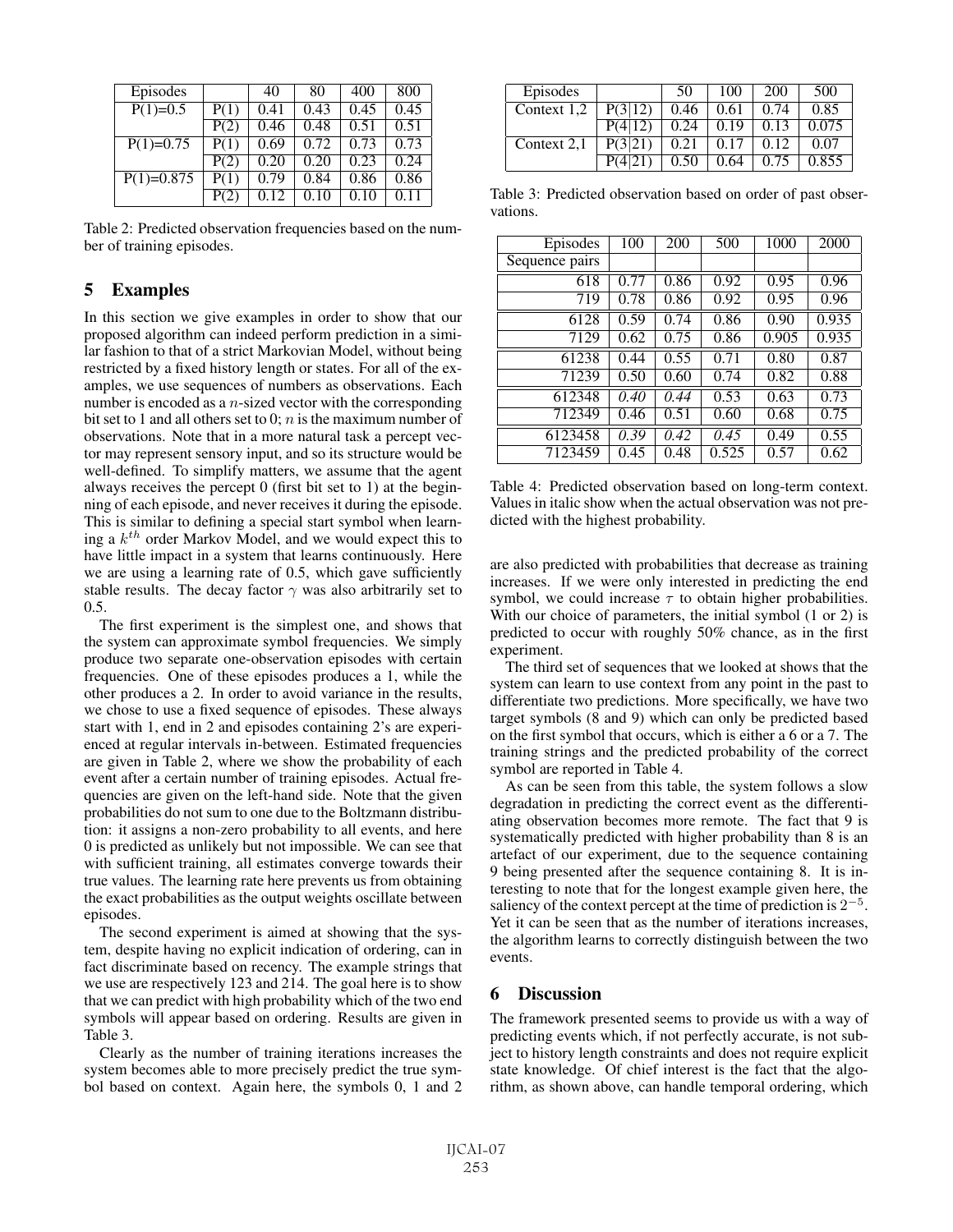can be key to many predictions. However, it can also handle predicting observations from unordered sequences. As a brief example, we can imagine an environment where we obtain clues about the 'state' of the world, which is represented by a separate percept (possibly one that occurs often while in that 'state'). Markov Models relying on a strict order of observations will need many samples to produce clear predictions. Our algorithm, on the other hand, can infer from many weak clues a more general percept.

Of a technical nature, both the saliency vector and the weight updating scheme are flexible and may be modified to fit different situations. For example, we experimented with modifying the saliency vector to keep relevant percepts in context and remove more quickly irrelevant ones. This can be easily done by considering the gradient of the error on the current prediction with respect to the saliency of each cell; the update rule is then very similar to the one used for the output weights. The weight updating scheme may also be improved by preventing negative gradients. Currently, our weight update rule reduces the probability of all the events that did not occur ( $\alpha_i = 0$ ) at the same time as it increases the probability of the actual observation. This might hinder later learning; a purely additive approach, closer to a frequency-based model, might perform better.

Obviously, being able to predict events more or less accurately is not sufficient for an agent; we also need correct control. From a reinforcement learning point of view, we can naturally incorporate reward into our framework in three specific ways. First, we can explicitly attempt to assign a value to each observation, and compute the predicted expected value based on context. A similar idea was developed in [Ratitch and Precup, 2004], but their algorithm did not explicitly model observation prediction, and was done in a fully observable framework. We can also modify the weight update rule to use the magnitude of rewards to focus learning on important parts of the system. More interestingly, though, we can modify the saliency vector based on reward information, so that a percept which is known to be associated with high reward or penalty might be kept in context longer.

In the case of a truly stochastic event, similar to what we presented in the first experiment of Section 5, our prediction will, by definition, never be accurate. This is in some sense a drawback of the algorithm: transitions are expected be fully determined by some past event. There are many ways to address this problem. First, we can assume that no event is truly stochastic in nature, and that stochasticity only appears through lack of contextual information. In such a case, we could try inferring *missing* past events by increasing the saliency of percepts which usually cause the current observation. Another approach would be to explicitly consider the variance of a prediction. Qualitatively, large output weights suggest strong evidence towards a prediction. If more than one event is strongly activated by context, then there is reason to believe that stochasticity will appear in the observations.

One question that has been largely ignored so far in this paper is that of handling percepts which occur more than once in a short interval of time. Since the algorithm has no way of specifying that an observation has occurred twice, we lose the capacity of a  $k^{th}$  order model to make a separate prediction when this happens. This may be seen as a failure of the framework, and indeed it is not suited for environments where there are very few observations. However, if we consider that the algorithm builds a causality link from a percept to another, then the problem may be solved in the following way. The repeated occurrence of a percept does not provide additional information; it instead becomes a question of the duration of the observation. Our framework implicitly handles duration if we do not allow non-zero output weights from a cell to itself. Indeed, the output weights to the context should become larger in order to accurately predict an event which occurs for a longer period of time, and therefore such events should be predicted even when the relevant contextual information is further in the past.

We purposefully left out the recognition problem in our presentation of the algorithm. Constructing suitable hard locations might not be simple. However, our framework implicitly proposes a different approach to recognition. A set of temporally or spatially related percepts may all be associated together to form a single, more abstract object. This can be the case in Computer Vision for example, where multiple poses are mapped to be same object.

In a similar fashion, the algorithm is not restricted to a single modality. We have extended it to include multiple modalities which are associated together. Although a separate prediction is made for each modality, context is constituted of all modalities. Such a capacity opens many opportunities, such as building knowledge through associations across modalities. Among the most striking is the possibility to link perceptual knowledge to actions if both are represented in the associative framework proposed.

The discussion above suggests the use of actual percepts as abstraction, ie. strong contextual clues. An abstract percept may be one that activates its instances, for example the idea of a tree may simply be a cartoon tree, which then maps to all other kinds of trees. What is interesting here is that considering an abstract object as a regular percept allows us to manipulate it atomically, without regard for its abstract nature. Having atomic abstractions in turn allows us to abstract them, and gives us the capacity to build hierarchical knowledge without any additional apparatus.

Past research on association and prediction has mainly focused on obtaining averages of noisy observations. The novelty in our approach comes from the fact that we put the emphasis on the importance of associations between incomplete observations. As such, our framework takes a radically different view of perceptions: noise can be overcome through the association of noisy signals. All the associative memories discussed above share the fault that they are geared towards producing an *ideal* output. Rather, we hope that our framework can build many (possibly noisy) associations which, when combined, yield a correct answer. This is something that can only be done if we can produce a probability distribution over associations; we also need to be able to use events from any time in the past. Our algorithm, by achieving both of these, seems promising for predictive and knowledge-building purposes.